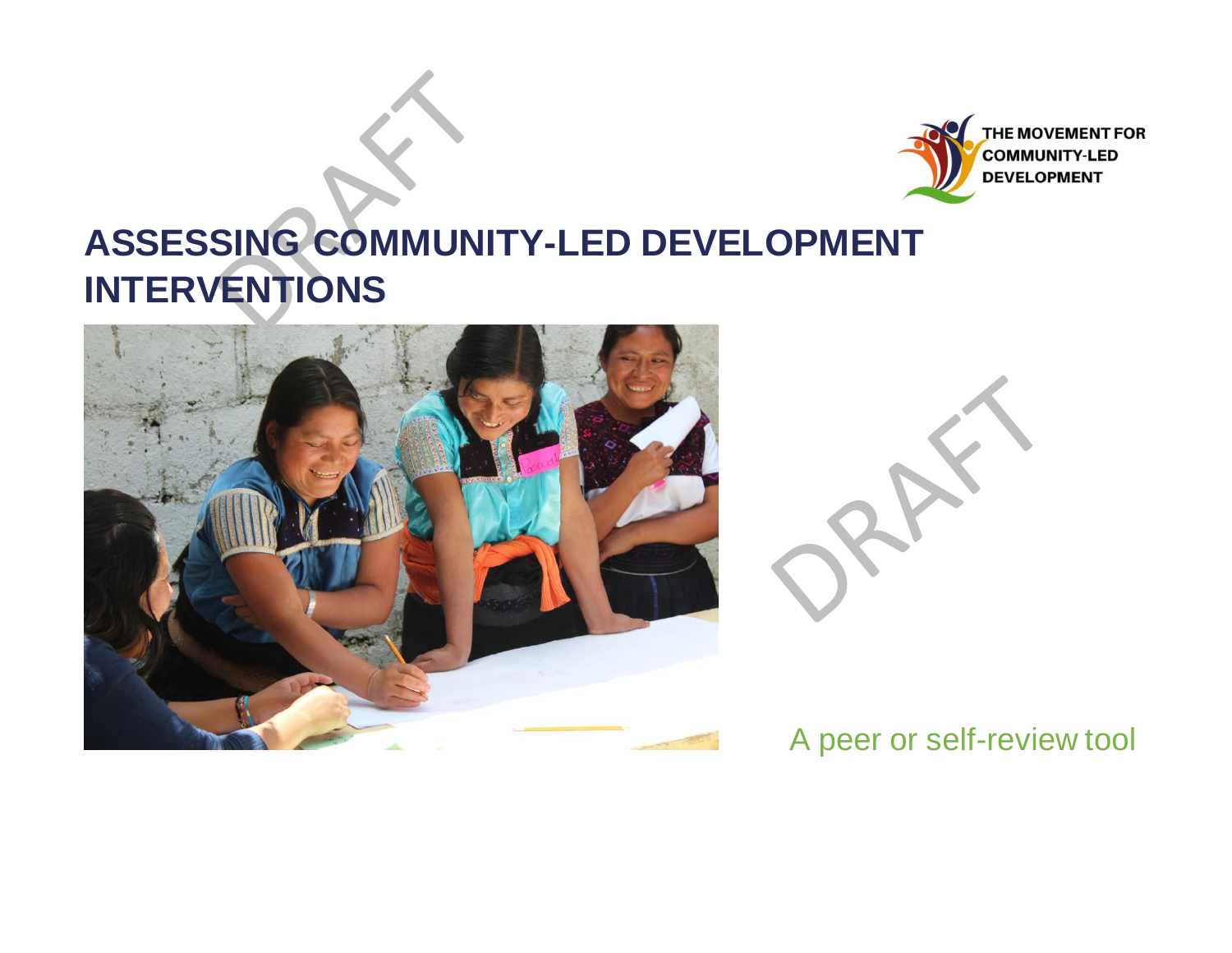#### **This tool has been developed by the scoping sub-group comprising of (alphabetic order):**

Alexis Banks, Root Change Alison Carlman, GlobalGiving Brigitta Bode, Institute for State Effectiveness Diana Delgadillo, The Hunger Project Mexico Elene Cloete, Outreach International Gunjan Veda, The Movement for Community-led Development Janet Edmond, Conservation International Julie Carandang, (formerly) Nuru International Holta Trandafili, World Vision Martha Cruz Zuniga, Catholic University of America Nelly Mecklenburg, Institute for State Effectiveness Randy Lyness, Global Communities

#### **For feedback or further information:** Research Lead: Gunjan Veda

Senior Advisor, Advocacy and Global Collaborative Research The Movement for Community-led Development [gunjan.veda@thp.org](mailto:gunjan.veda@thp.org)

# **Published by: The Movement for Community-Led Development**

℅ The Hunger Project 110 West 30th Street, 6th Floor New York, NY 10001 [www.mcld.or](https://nam04.safelinks.protection.outlook.com/?url=http%3A%2F%2Fact.thp.org%2Fsite%2FR%3Fi%3DgEcWjjFUitTn9tdXZSirnw&data=02%7C01%7Cjedmond%40conservation.org%7Cdff0c7de78d94a82274308d872030273%7Cc4de61a999b44c6a962ebd856602e8be%7C0%7C0%7C637384704556224245&sdata=aYQKkNUsilZnZchdEyFdGOMXDQciHLW%2B6Sz3qF433yg%3D&reserved=0)g

**Cover Photo:** Maria, Pascuala, and Manuela from Tentik, Macvilho and Bayalemho, The Hunger Project-Mexico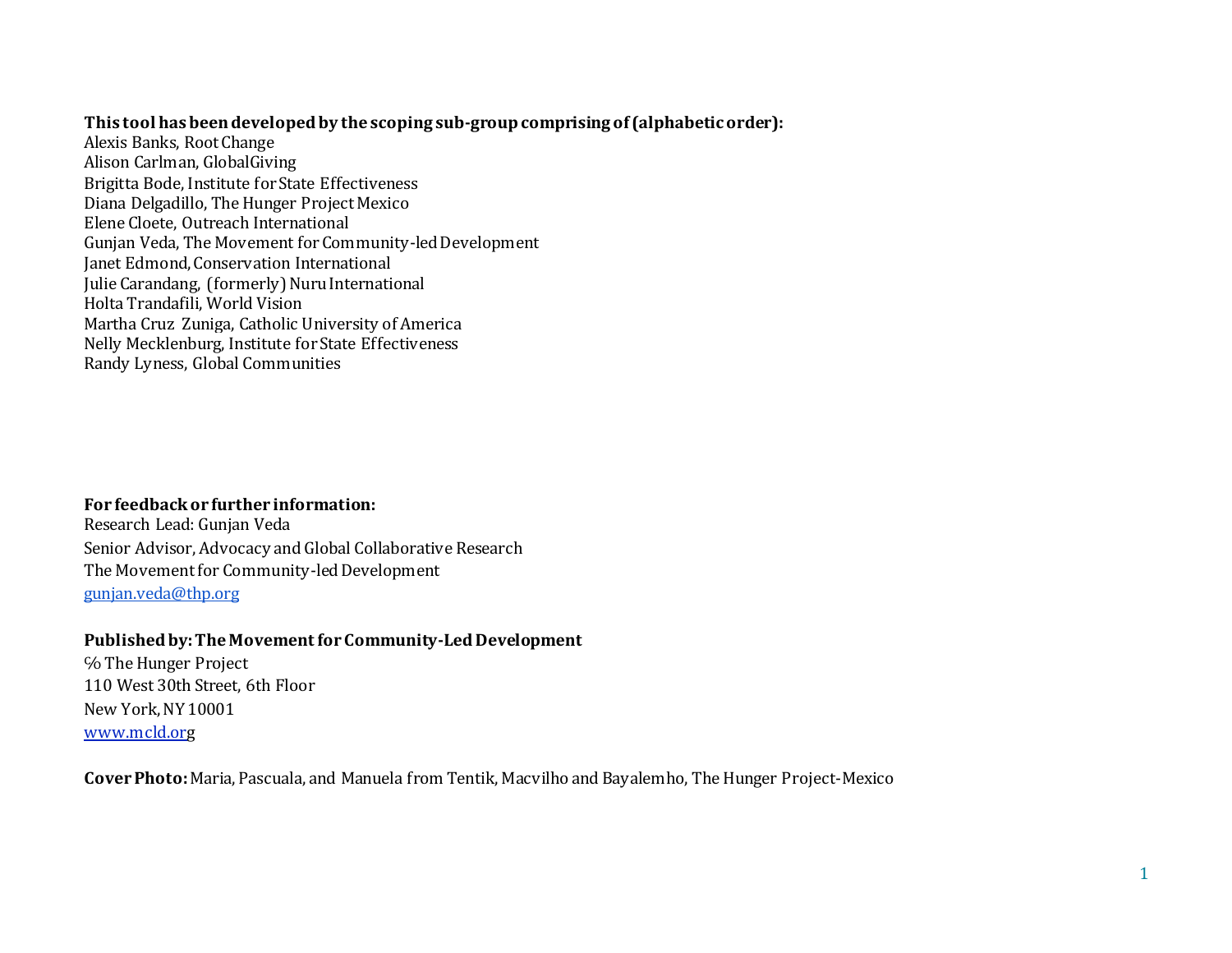#### Acknowledgements

We would like to thank the advisory group members: Scott Guggenheim, Prof Gill Westhorp, Nazneen Kanji, Prof Kent Glenzer, Jo Howard and Prof Elisabeth King for their regular feedback and support in developing this tool. Thanks to John Coonrod (The Movement for Community-led Development and The Hunger Project), Guy Sharrock (Catholic Relief Services), Andrea Findley (Ascension Global Mission), James Matipwiri (Corps Africa), Alyssa Ivaska (Heifer International), Consolata Nobert (The Mango Tree), John Hoven (independent consultant) and Chad McCordic (One Village Partners) for applying the tool and providing valuable feedback on its usability. The group would also like to acknowledge the work of the following students who helped in various stages of piloting and testing the tool and provided administrative and logistical support: Claire Lorenzetti, Laila Voss, Sera Bulbul, Jean Higgins, Brianna Sirkis, Rebecca Payne, Cyrena Petersen, Kirstin Buchanan, Pragya Thakur, Yibralem Feyissa and Oluwatobi Olaiya.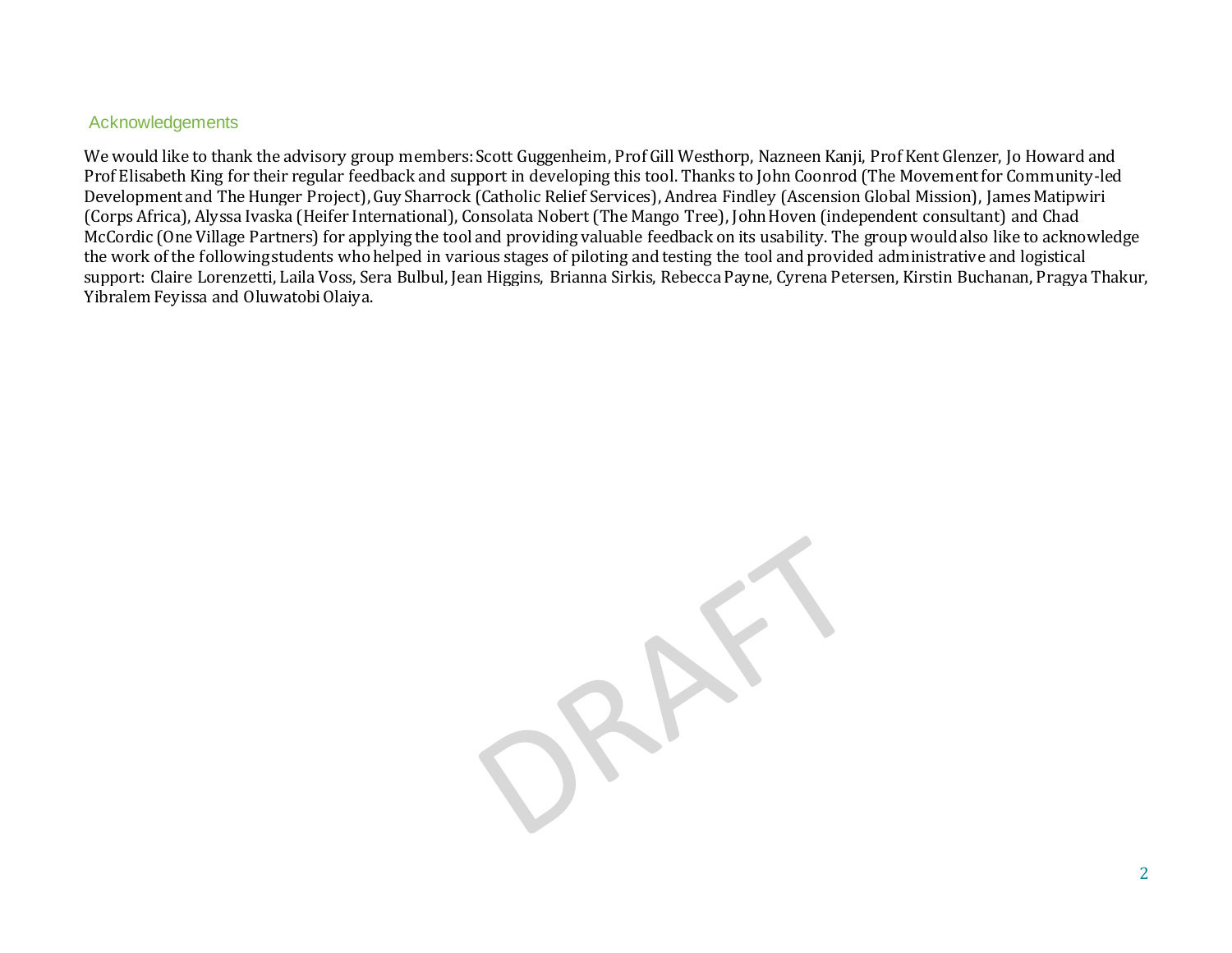#### **Background**

The Movement for Community-led Developmen[t \(MCLD\)](https://mcld.org/definition/) is a consortium of 70+ INGOs and hundreds of local CSOs advocating for local communities to develop, own, and drive their own development goals. The Movement derives its richness from its heterogeneity. Our members vary in size, geographical spread, reach and thematic focus. Yet, we are bound together by a shared belief in communities' capacity to be the agents of their own development.

While policymakers increasingly recognize the value of community-led development (CLD), its complexity has made it difficult for programs to measure long-term impact. To address this shortcoming, MCLD launched a research project in 2019 to determine what CLD approaches seem to work, where, for whom, and why. The project was collaborative from the start, comprising three different working groups representing staff from MCLD's member organizations. (See the [Collaborative](https://mcld.org/wp-content/uploads/2020/01/Meta-Synthesis-Note-SP-Updated_v5.pdf) [Research Brochure](https://mcld.org/wp-content/uploads/2020/01/Meta-Synthesis-Note-SP-Updated_v5.pdf) to learn more about the research project, its working groups, and their respective objectives).

One of these working groups, the scoping group, set out to determine **what organizations do when they say they do CLD**. To answer this question, the group developed a list of CLD characteristics. While informed by seminal texts and drawing from advisors' feedback, the scoping group's primary source in creating such a list was practitioners' understanding of CLD. The consolidated list of [11 CLD characteristics](https://mcld.org/wp-content/uploads/2020/11/11-Characteristics-for-CLD.pdf) includes Participation and Inclusion, Voice, Community Assets, Capacity Development, Sustainability, Transformative Capacity, Collective Planning and Action, Accountability, Community Leadership, Adaptability, and Collaboration (both within communities and with local governments).

The list was informative in capturing how CLD practitioners describe their work. But it also became the basis against which the scoping group developed the rubric in this Assessment Tool.

CLD approaches involve a range of practices and activities. The scoping group wanted the tool to reflect this diversity. Drawing on the Evidence [Principles and Checklist tool d](https://www.bond.org.uk/resources/evidence-principles)eveloped by the UK based Bond network, the scoping group devised this rubric for practitioners to understand how the different characteristics manifest in their community-led practices. The scoping group believes organizations can apply the tool to various program scales, but this will require further testing.

To determine the tool's usability, the research lead and Monitoring and Evaluation (M&E) professionals from various organizations used the tool on CLD program evaluation reports as part of an ongoing collaborative research to map the current state of CLD programming . An MCLD member organization also tested it on its current programs. Additionally, MCLD plans to conduct sense-making workshops to test the tool's applicability and relevance in local, national, and international contexts. We aim to establish, via these workshops, whether the CLD characteristics used in the tool are reflective of practitioners and organizational contexts, globally and locally.

#### **What is the purpose of the CLD Assessment Tool?**

Depending on their focus, contexts and facilitation approaches, CLD might look different for different organizations. This rubric is not an evaluative tool designed to adjudicate whether organizations are doing good or bad CLD. Instead, we developed it to capture the approaches of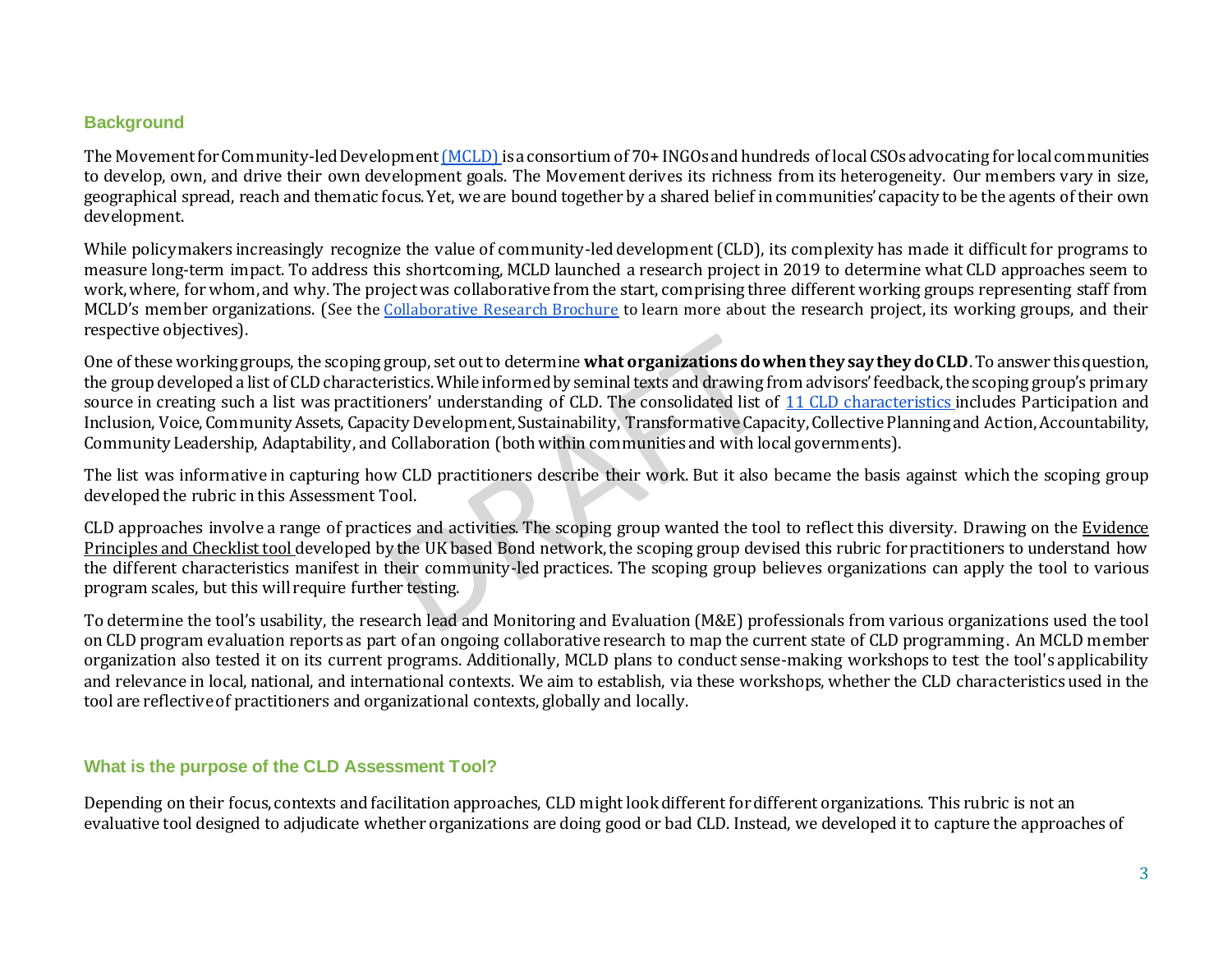different organizations. It functions as **a generative, learning focused tool that organizations can use to assess where their internal practices are when set against their overall goals and compared to the collective experience of other community-led practitioners.** With such information, organizations can decide which areas they might want to focus on more when thinking about future interventions. Organizations can also assess and recalibrate their approaches to align with the 11 characteristics of CLD.

#### **Who can use this tool?**

*Organizations:* This tool was designed with small to medium size organizations in mind. Since structured around individual characteristics, the tool requires users to reflect on specific instances of CLD. The tool is best used for individual programs in specific locations. Organizations with larger, diverse, and nested programming might find the tool less effective in describing their interventions.

*Advocacy Programs:* Advocacy for CLD is very different from regular CLD programming. Programs primarily geared toward advocacy efforts might find the descriptions for each of the characteristics in this tool limiting. We invite organizations interested in adapting this tool for their advocacy programs to contact us.

*People:* Practitioners, administrators, and evaluators will find this tool helpful to make necessary program adjustments in order to align with their vision of CLD. Groups will be best placed to use this tool if they include individuals who have an in-depth knowledge of the program being assessed and its intended and eventual outcomes. Finally, we believe it is possible to use this tool as part of a participatory exercise with the community leaders and program staff. This would enable organizations to understand the community's perspective and also enable community members to be better informed about different dimensions of the program.

*When should an organization use this tool?* This tool can be used during design, mid-program reviews, or at the end of a program cycle to inform future programs. It can also be used during organizational reviews to understand programming across areas. When carried out as a participatory exercise with community leaders and program staff, it can also be used to understand how community members perceive the work of the organization and strengthen feedback and accountability loops.

*How long will it take to administer the assessment?*Organization's time allocation toward this assessment will depend on how they decide to use the tool and also who will complete it. If, for example, program evaluators have all program related documents and information at hand, it would take a few hours. We do however recommend a consultative process when using this tool. A participatory workshop, for example, that involves as many program stakeholders as possible can ensure a variety of inputs on how an organisation's community-led practices compare to the CLD characteristics. Organizations can choose to have different stakeholders complete different sections of the tool. We do however advise against that to promote transparency and collaboration.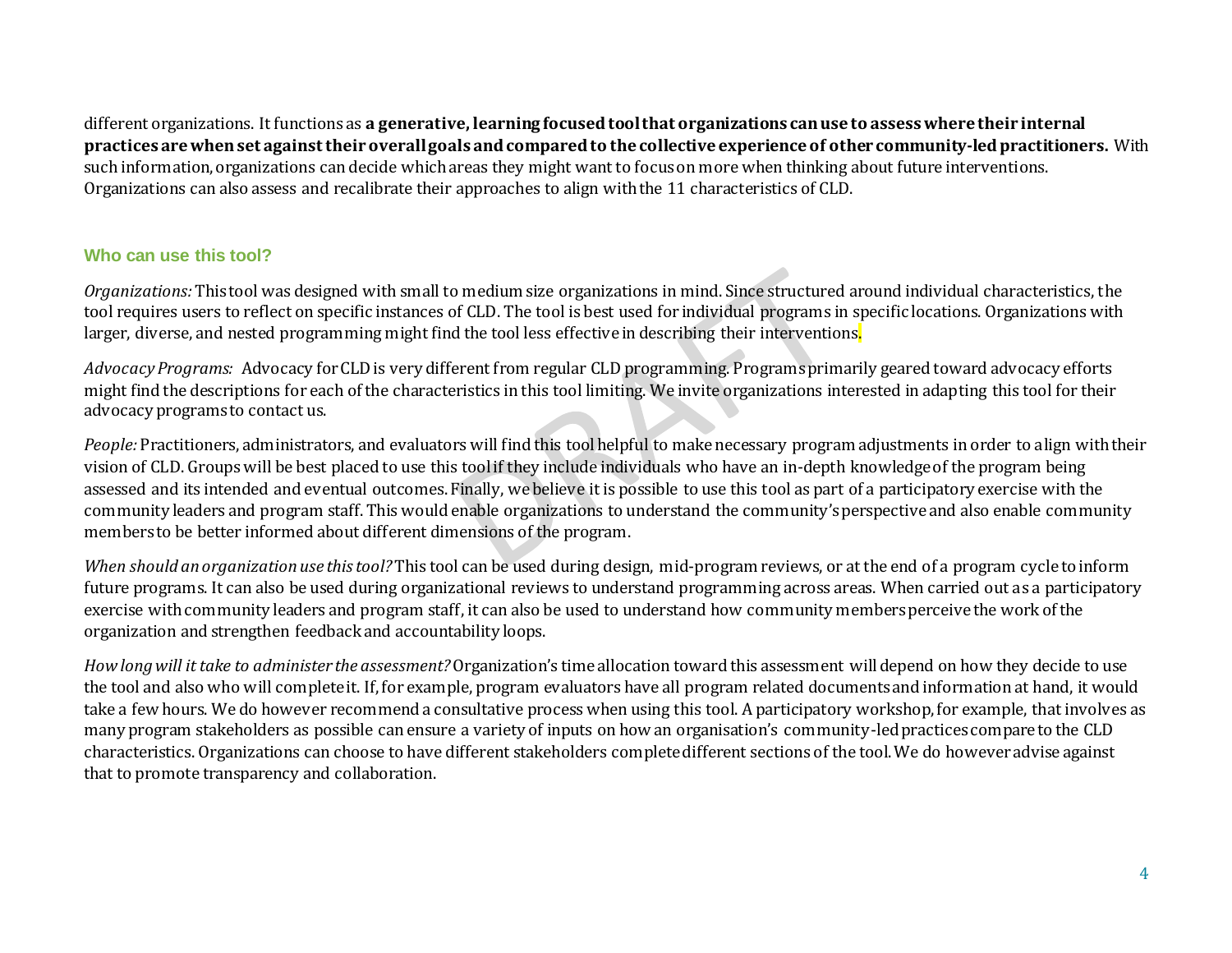## **Tool Overview**

*Why a rubric?* Rubrics "provide a harness but not a straitjacket for assessing complex change, and they help stakeholders build a shared understanding of what success looks like... Rubrics allow us to think about *membership* rather than measurement."<sup>1</sup> In other words, rubrics allow us to think about a range of characteristics and assess different levels of progress for each of them. It is exactly this kind of flexibility that came in handy during the tool's development, since the scoping group wanted a tool that is less concerned with adjudication than with assisting organizations to assess the extent to which CLD characteristics are present in their programming.

Take note: the rubric was designed with **intent** in mind. When applying it, organizations should consider both the intent of the program and how it is being carried out. This tool is designed to be used at various junctures of a program, including during design, implementation, and at or after the close of a program. Applying the rubric against the program's objectives at different stages of implementation allows users to adjust elements of their programming against the listed CLD characteristics and processes.

*What is in the rubric?*The rubric, in particular segment 1, is structured around CLD characteristics. These characteristics are descriptions rather than definitions, reflecting documented definitions as well as a practitioner-informed understanding of how CLD characteristics appear in the lifecycle of a program. The rubric also includes a segment focusing on two processes inherent to CLD that the group identified as important: , facilitation and participatory monitoring and evaluation. For more information about the literature reviews, the working definitions and the methodology of creating the rubric, read this [Reflections Piece.](https://mcld.org/wp-content/uploads/2020/11/Reflections-from-the-collaborative-research-Aug-2020-1.pdf) 

### **The Structure of the Tool:**

The tool has **f**ive sections, located in the spreadsheet under different tabs and a Read me First section.

**READ ME FIRST:**This contains a summary of instructions for using the tool

**TAB 1 - GENERAL INFORMATION** - collects basic information on who completed the form, when this took place, and any other descriptors an organization might want for future reference.

**TAB 2 - THE RUBRIC -** comprises 2 segments.

- Segment 1 collects information on different dimensions as they relate to CLD characteristics. The table below maps these dimensions against the different characteristics of CLD.
- Segment 2 collects information on two processes associated with CLD interventions: monitoring and evaluation, and facilitation

<sup>&</sup>lt;sup>1</sup>Thomas Aston (2020), Rubric as a Harness for Complexity, at https://www.linkedin.com/pulse/rubrics-harness-complexity-thomas-aston/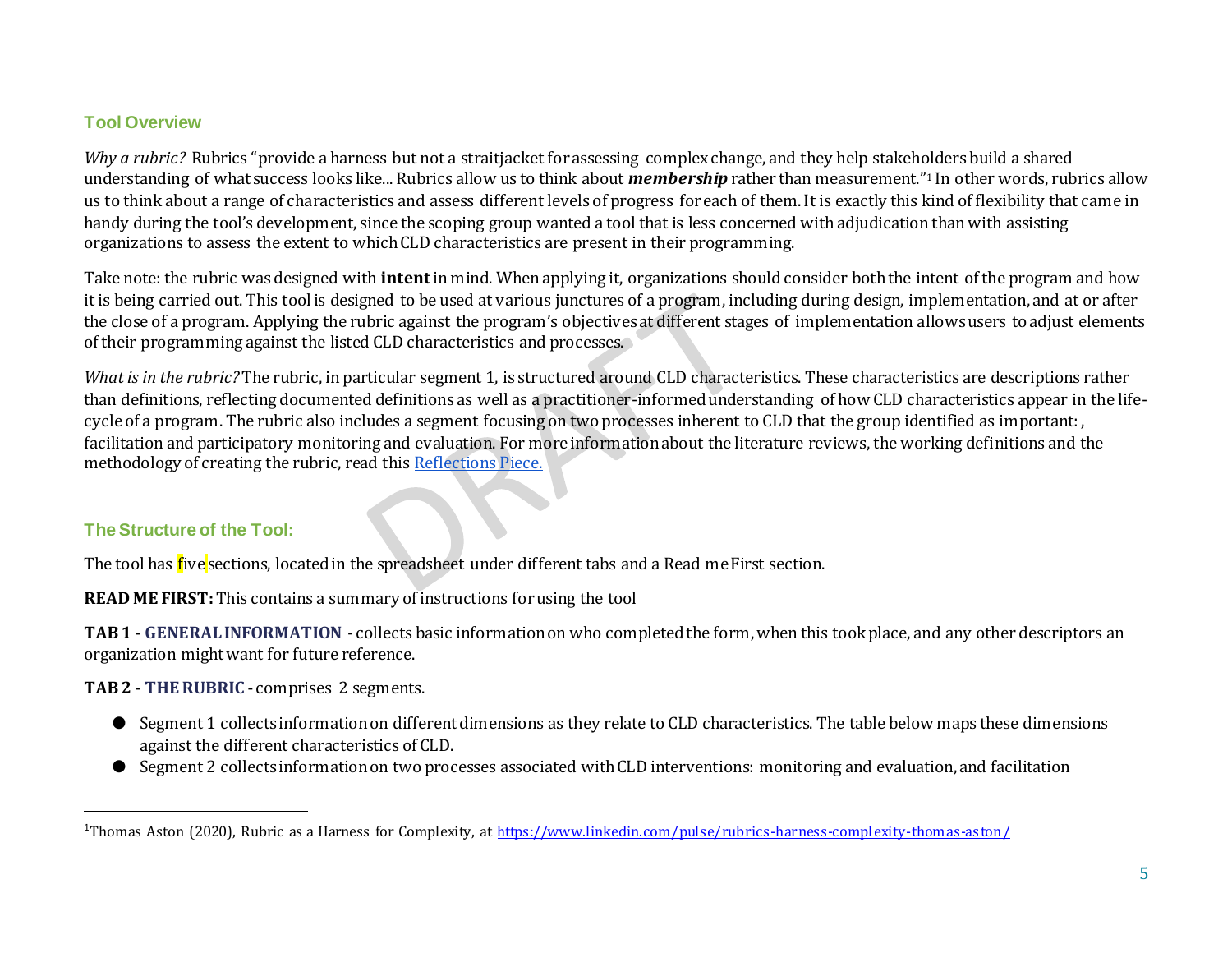| Segment 1                                          | Reflects particular CLD characteristics, categorized into different dimensions |                                                                                                                                                                                                                                                                                                        |
|----------------------------------------------------|--------------------------------------------------------------------------------|--------------------------------------------------------------------------------------------------------------------------------------------------------------------------------------------------------------------------------------------------------------------------------------------------------|
| <b>Dimension</b>                                   | Characteristic corresponding<br>with the dimensions in Segment 1               | <b>Description</b>                                                                                                                                                                                                                                                                                     |
| Dimension a:<br>Participation,<br>Inclusion, Voice | Participation & Inclusion                                                      | All major development activities include a broad range of residents from all<br>neighborhoods, people from all socio-economic groups (the very poor, poor,<br>middle, better off), women, and minorities (i.e. LGBTQ, people with disabilities,<br>youth).                                             |
|                                                    | Voice                                                                          | Relates to program planning, design, monitoring and implementation,<br>evaluation, and adaptation. Having a voice means to not only be heard during in<br>decision-making processes but also building confidence amongst the poor,<br>women, minorities, anyone typically without a voice, to speak up |
|                                                    | <b>Collective Action and Planning</b><br>(Statements A2-4)                     | Related to creating processes for the community to come together to guide<br>needs assessment, program planning, and implementation. The development<br>process is determined and driven by community members.                                                                                         |
|                                                    | Transformative Capacity                                                        | The program sets people on a journey to transforming social barriers,<br>overcoming dependency, and resignation.                                                                                                                                                                                       |
| Dimension b:<br>Local Resources&<br>Knowledge      | <b>Community Assets</b>                                                        | The program identifies, mobilizes, and celebrates local resources including<br>finances, material goods, and local knowledge and time.                                                                                                                                                                 |
|                                                    | Transformative Capacity                                                        | The program transforms the mindset from clientelism and dependency to<br>strength and vision. Community members believe they can take charge of their<br>own development and contribute time and resources to do so                                                                                    |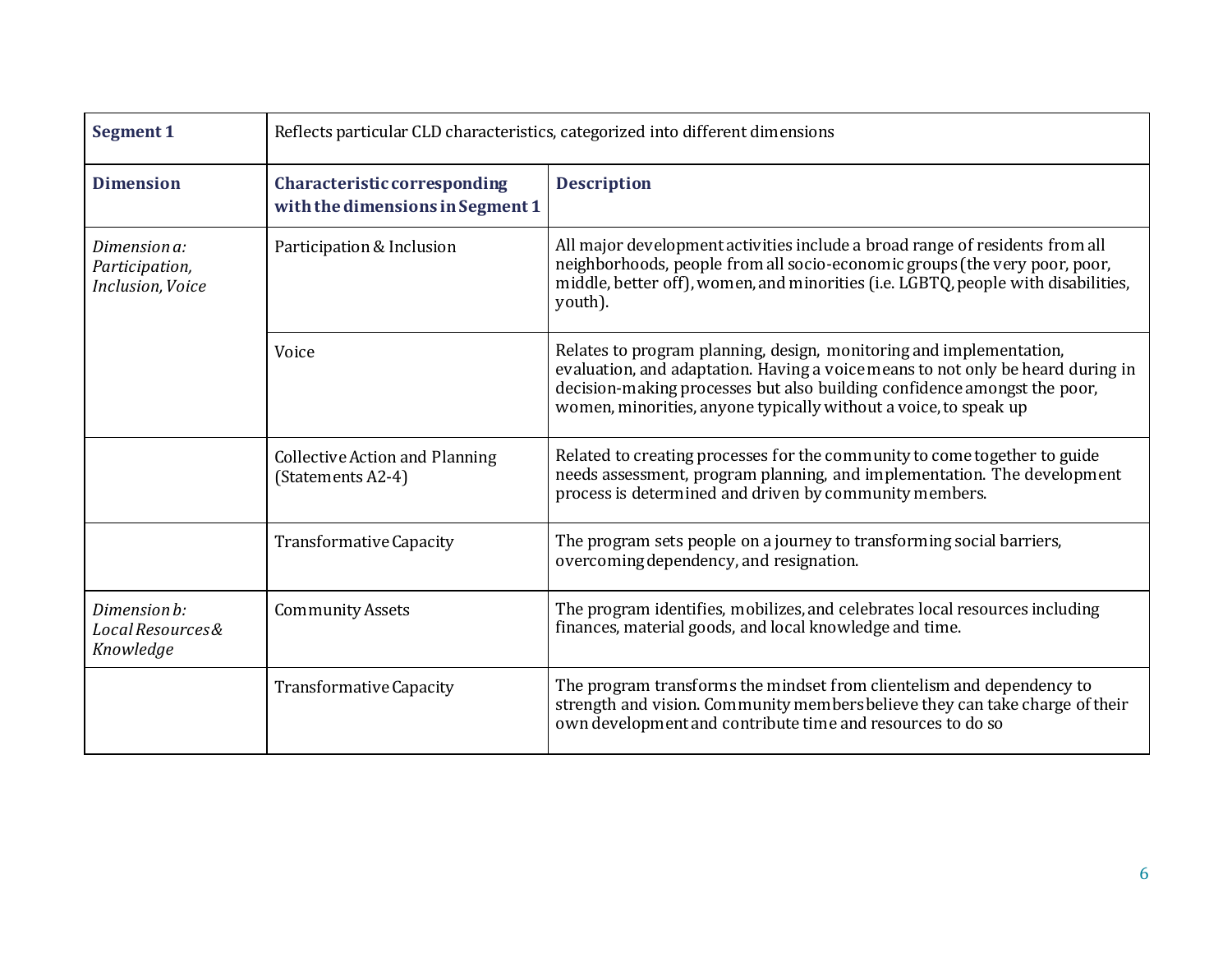| Dimension c:<br>Exit Strategy linked to<br>Sustainability                | The working group identified sustainability (specifically sustainability planning) as a characteristic of CLD but also<br>recognized that it is more likely to be seen as an outcome. In future iterations, this tool may add other outcomes like<br>resilience and move this to a separate section |                                                                                                                                                                                                                                                                                                                                                                                                                                                             |  |
|--------------------------------------------------------------------------|-----------------------------------------------------------------------------------------------------------------------------------------------------------------------------------------------------------------------------------------------------------------------------------------------------|-------------------------------------------------------------------------------------------------------------------------------------------------------------------------------------------------------------------------------------------------------------------------------------------------------------------------------------------------------------------------------------------------------------------------------------------------------------|--|
| Dimension d:<br>Accountability<br><b>Mechanisms</b>                      | Accountability                                                                                                                                                                                                                                                                                      | The program practices multi-directional accountability between various<br>stakeholders including community leaders, program staff, donors. However, the<br>vision set by the community and accountability to it remains central. Other types of<br>accountability include ongoing feedback loops between local leaders and<br>communities, these two groups and the facilitating agencies, and/or the facilitating<br>agency and large public institutions. |  |
| Dimension e:<br>Responsiveness to<br>Context-Specific<br><b>Dynamics</b> | Adaptability                                                                                                                                                                                                                                                                                        | The program uses learning, and adapting strategies based on current context<br>and data; the program is open to failure.                                                                                                                                                                                                                                                                                                                                    |  |
| Dimension f:<br>Collaboration within<br>and among<br>communities         | Collaboration                                                                                                                                                                                                                                                                                       | Building horizontal and vertical solidarity within communities and amongst<br>communities.                                                                                                                                                                                                                                                                                                                                                                  |  |
| Dimension g:<br>CLD linked to Sub-<br><b>National Governments</b>        | Collaboration                                                                                                                                                                                                                                                                                       | Collaboration with governments, particularly in permissible environments is<br>important both for the sustainability of processes and outcomes and for<br>increased agency.                                                                                                                                                                                                                                                                                 |  |
| <b>Segment 2</b>                                                         | Pertains to processes that are not restricted to any specific characteristic but integral to the CLD approach:                                                                                                                                                                                      |                                                                                                                                                                                                                                                                                                                                                                                                                                                             |  |
| Monitoring and<br>Evaluation                                             | CLD characteristics need to be included in all dimensions of programming, including M&E                                                                                                                                                                                                             |                                                                                                                                                                                                                                                                                                                                                                                                                                                             |  |
| <b>Facilitation Investment</b><br>& Intensity                            | <b>Capacity Development and</b><br><b>Transformative Capacity</b>                                                                                                                                                                                                                                   | The program is rooted in the belief that communities have the capacity and<br>capability to script their own development; hence the program invests                                                                                                                                                                                                                                                                                                         |  |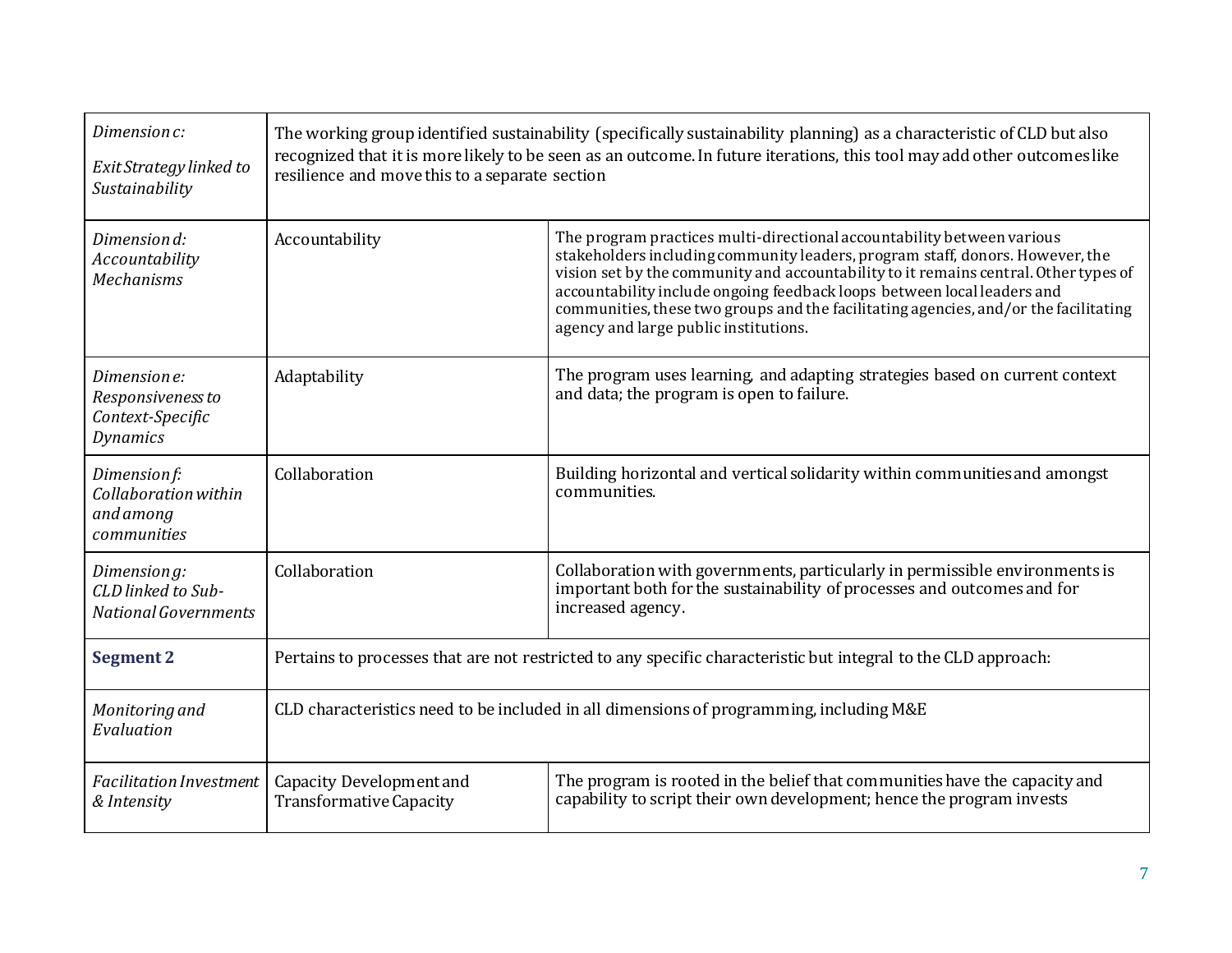|                                     | considerably in facilitators, as well as the capacity development of local groups,<br>including locally elected government (if they are part of the process).                         |
|-------------------------------------|---------------------------------------------------------------------------------------------------------------------------------------------------------------------------------------|
| Participation, Inclusion, and Voice | Quality facilitation is vital to ensure participation and to strengthen people's<br>agency. Therefore, investment in facilitation that is responsive to people's needs<br>is the key. |

NOTE: Some CLD characteristics and processes are interwoven throughout the CLD journey. For example, while community leadership is integral to the CLD process, it happens in tandem with characteristics such as participation, transformative capacity, and collaboration. It, therefore, appears across dimensions, often in the "succeeds" section of the rubric.

### **HOW TO COMPLETE THE RUBRIC:**

- Each dimension in the rubric includes different statements and possible responses.
- The response options (and their corresponding points) range from insufficient information to succeeds: *insufficient information (0), doesn't try (1), tries (2), progressed (3), and succeeds (4).* Choose which of these responses best describes your organization's position and progress on the different CLD characteristics, M&E, and facilitation processes. While it is not our intention to judge CLD programs, judgement is inherent to tools that use scales. However, efforts to make a well reasoned and defendable score selection should be made, which is why we recommend the tool foster dialogue among different representatives, use examples to illustrate the scoring choices, etc.
- Enter your score (1 -4) in the **GRAY**boxes of **column H.**
- Do not enter any scores in the **GREEN**lines.
- The rubric will auto calculate the total scores of all dimensions and capture these in all the green lines.
- The rubric will use entered responses to populate the graphs located in **TABS 3 - 5**

**TAB 3 - Overall Results**: reflects the outcomes of all of the rubric's segments. The rubric includes further details about segments A - G (of the CLD characteristics) and processes (M&E and Facilitation) that offer more information on how these dimensions might function within a particular organization. These break-downs are included in graph form in **Tab 4 (Seg1\_Characteristics)** and **Tab 5 (Seg2\_Process).**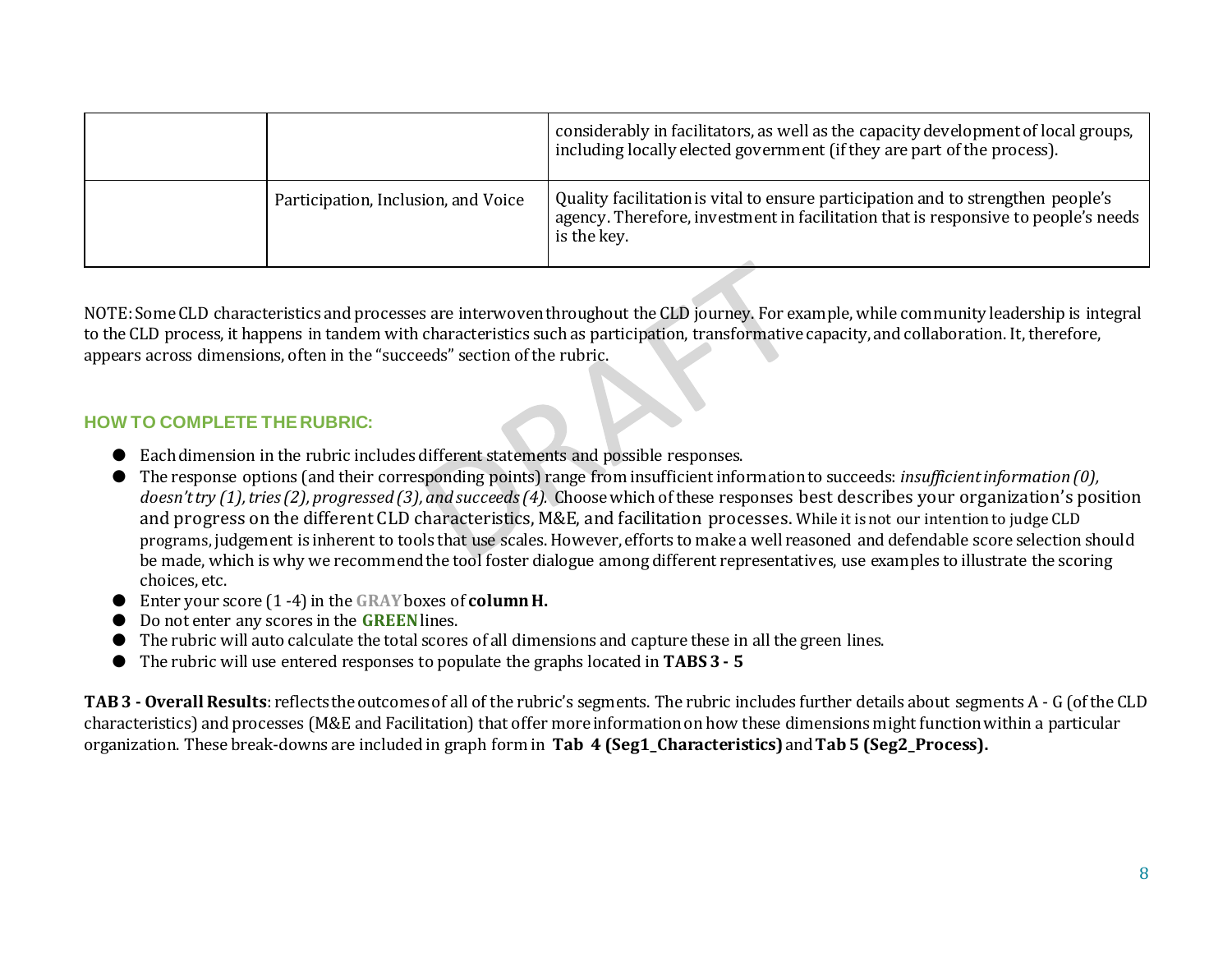#### **INTERPRETING AND USING THE RESULTS:**

The tool uses spider diagrams to graphically reflect how a program employs CLD characteristics. Organizations should refrain from seeing the results as an evaluation of their work. Instead they should use the results to determine how, and to what extent their practices align with these co-created CLD standards. While interpreting the results, organizations and individuals need to be cognizant of the context of their programming and the resources available. Not all dimensions represented in the spider will be applicable in all circumstances, for all organizations. We therefore suggest that organizations use the spiders within their own context, and in alignment with their own vision of the project, to improve as much as possible on the characteristics that are lacking. An eventual goal for organizations using CLD approaches should be to **reach the outer rim of the graphs on each characteristic of CLD that applies to their program context, resources, and operations.** For relevant dimensions, the position on the graph can help organizations see where they can push their programming further and enable them to chart a road map for becoming more community-led in their practice. Organizations can also use the tool for peer-review purposes, encouraging discussions across different departments on how and to what extent they are incorporating CLD practices into their work.

Graphs A and B show two examples of how programs can use this tool.

The CommCan (Communities Can) Initiative is an integrated food security program run by an international NGO in the country of Tropicalia where more than 40% of the population lives in extreme poverty. Sarah, an external consultant, used the program reports as well as a half day participatory workshop with community leaders and program staff to fill the rubric. The tool generated Graph A. Sarah conducted a meeting with the program staff to explain that while The CommCan Initiative did wonderfully with building on local resources, accountability and working with sub-national governments, it needed to do better on participation, sustainability planning, collaboration and M&E. She worked with the program staff to take the feedback from the participatory workshop and redesign the program before it was introduced in another community. They added more participatory and listening sessions to the orientation session, including a visioning exercise for what the community wanted to achieve before the facilitation would end. This was posted in the community meeting hall.The team met again with the new community leaders at the mid-point of the program, achieving significant progress on sustainability, collaboration and context



#### Graph A: The CommCan Initiative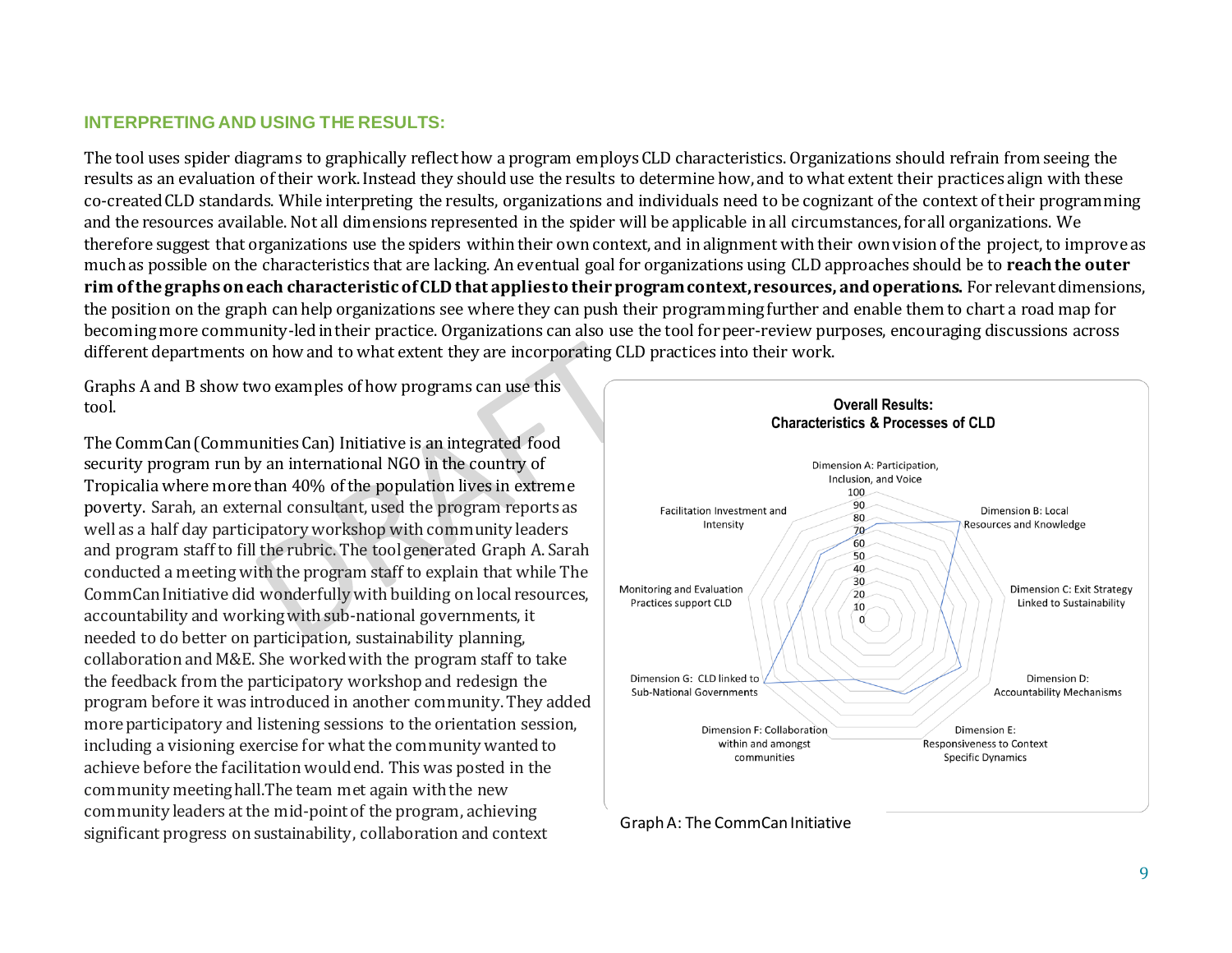responsiveness and doing marginally better on participation and voice. Program staff were amazed to see how much their programming had changed in just three years. They now plan to focus on improving monitoring and evaluation and facilitation.

The Bosdom Youth Collective (BYC) is a small civil society organization that works with youth and internally displaced people in North-east MountainView, an active conflict zone. Their program officer used the CLD Assessment tool to assess their organization's work. After filling out the rubric, the officer asked a community youth leader who worked as a facilitator for the program to do the same. The results were very different

when it came to local resources, M&E practices, sustainability planning and facilitation. On further discussion the program officer realized that even though they had an exit strategy, the community was not aware of it. Similarly, the community leaders did not have any information on the monitoring and evaluation carried out by the organization even though they participated in data collection. Finally, while the program believed that communities were actively contributing resources because they owned the program, community leaders felt that if they did not contribute resources, the program would stop. As a result of the discussion, the community youth representative recognized how BYC had planned the facilitation schedule and intensity around changing community needs. Together they arrived at a common agreement on the scores represented in Graph B. The BYC program staff then worked with community leaders for better information sharing and to ensure that community members were involved in exit planning. They recognized that collaboration with sub-national governments was not possible for them given the civil war, but agreed to work towards improving M&E practices and sustainability planning in the short run.

These examples clearly show that while the outer rim of the spider is the ideal, not all organizations are the same. Contexts differ, and therefore reaching the outer rim might not always be possible or even desirable. Furthermore, no organization can improve on all characteristics and

# Overall Results: **Characteristics & Processes of CLD**



#### Graph B: The Bosdom Youth Collective

processes at once or be in an ideal state, at all times. The way organizations choose to move forward will depend on their priorities. Using the spiders, as in the two examples above, organizations can set new targets to work towards. Those elements where programs score the lowest might provide insight into areas where organizations can reflect on its practices and how they might want to consider potential modifications to the lowest scoring processes. The graphs can also be used for organizations to see how their work has changed over time.